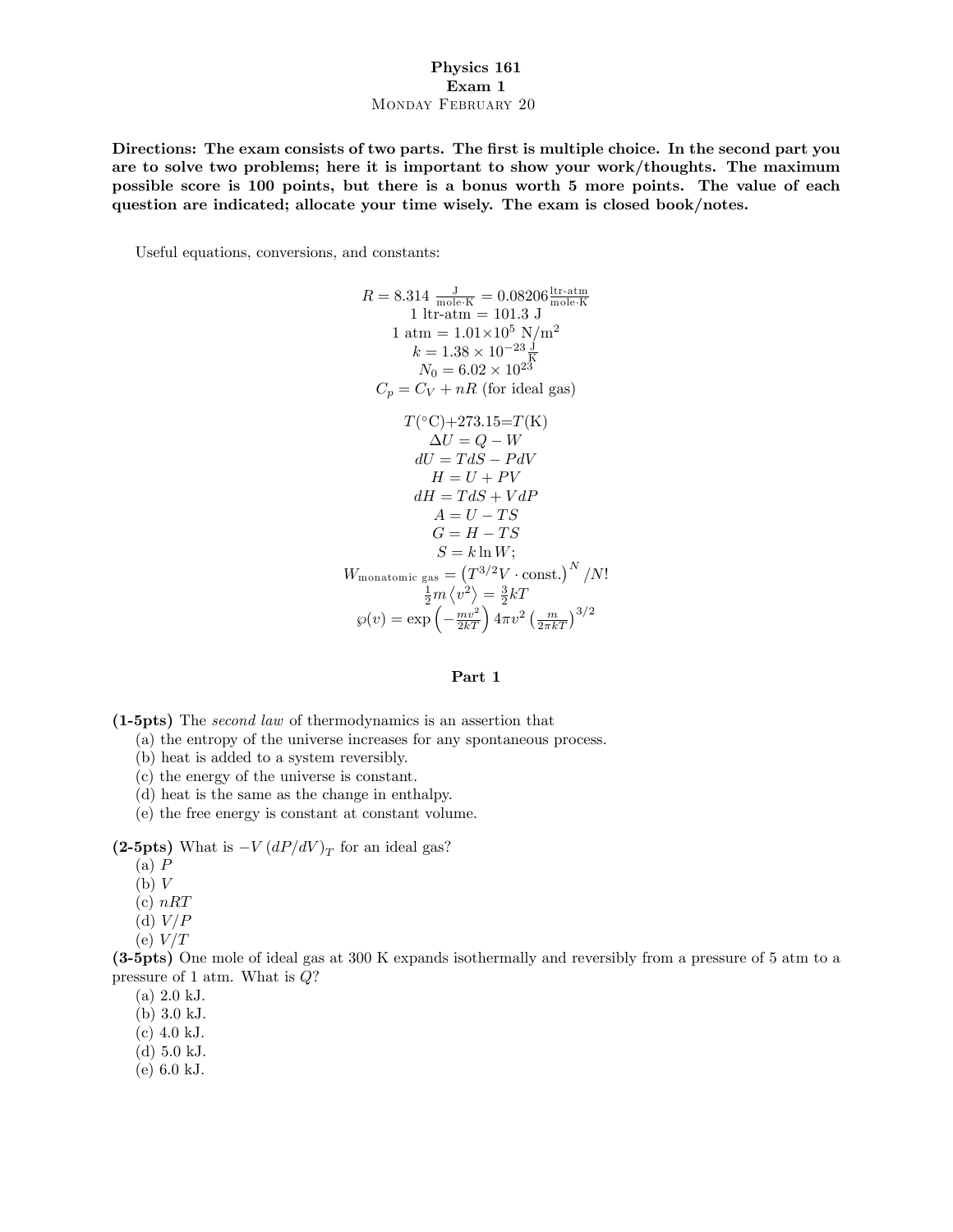(4-5pts) How much heat is required to raise the temperature of one mole of a diatomic ideal gas from 200 K to 300 K if the heating takes place at constant pressure?

 $(a)$  1.66 kJ.

(b) 1:89 kJ.

 $(c)$  2.04 kJ.

- (d) 2:91 kJ.
- $(e)$  2.45 kJ.

(5-5pts) 225 grams of hot coffee initially at 71 °C comes to equilibriuum with the surroundings at 21 °C at a constant pressure of 1 atm. What is  $\Delta S$  for the coffee? Take  $\overline{C}_p = 4.186 \text{ J/(g·K)}$  to be constant.

- $(a) -125$  J/K.
- $(b) -148$  J/K.
- (c)  $132 \text{ J/K}.$
- (d)  $-175 \text{ J/K}.$
- (e)  $159 \text{ J/K}.$

(6-5pts) If a process takes place spontaneously at constant T and P, Gibbs's free energy G

- (a) will decrease.
- (b) will increase.
- (c) will remain constant.
- (d) will procede to a maximum.
- (e) may increase or decrease.

(7-5pts) A reversible heat pump is used to cool a house in Albuquerque to a temperature of 21  $\degree$ C (70 F) when the outdoor temperature is 38 °C (100 °F). For every 1 kJ of work performed on the compressor motor, how much heat is extracted from the house?

- $(a) 15.2 kJ$
- (b) 17:3 kJ
- $(c) 19.0 kJ$
- (d) 19:8 kJ
- $(e) 20.1 kJ$

(8-5pts) A cup of 225 grams of ice-cold water initially at 273 K and 1 atm is placed in contact with the surroundings at 294 K, and 1 atm. What is the change in the entropy of the surroundings when the water warms up? Take  $\bar{C}_p = 4.186 \text{ J/(g-K)}$  to be a constant.

- $(a) -38.2 \text{ J/K}$
- (b)  $45.0 \text{ J/K}$
- $(c) -54.3$  J/K
- (d) 65.6 J/K
- (e)  $-67.3 \text{ J/K}$

(9-5pts) One mole of monatomic ideal gas initially at a pressure of 2 atm and a temperature of 300 K is compressed adiabatically to 5 atm by a constant external pressure of 5 atm. What is Q?

- $(a)$  0 kJ
- $(b) -3.7 kJ$
- $(c) -2.3$  kJ
- $(d) -1.8$  kJ
- $(e) -1.2 kJ$

(10-5pts) Which of the following is false?

- (a) The efficiency of the Carnot engine increases with increasing  $T_H$ .
- (b) The Carnot cycle is reversible.
- (c) A Carnot engine becomes 100% efficient as  $T<sub>C</sub>$  approaches zero.
- (d) The ideal gas Carnot engine is more efficient than the non-ideal gas Carnot engine.
- $(e)$  The Carnot efficiency is greater than or equal to the efficiency of an irreversible heat engine.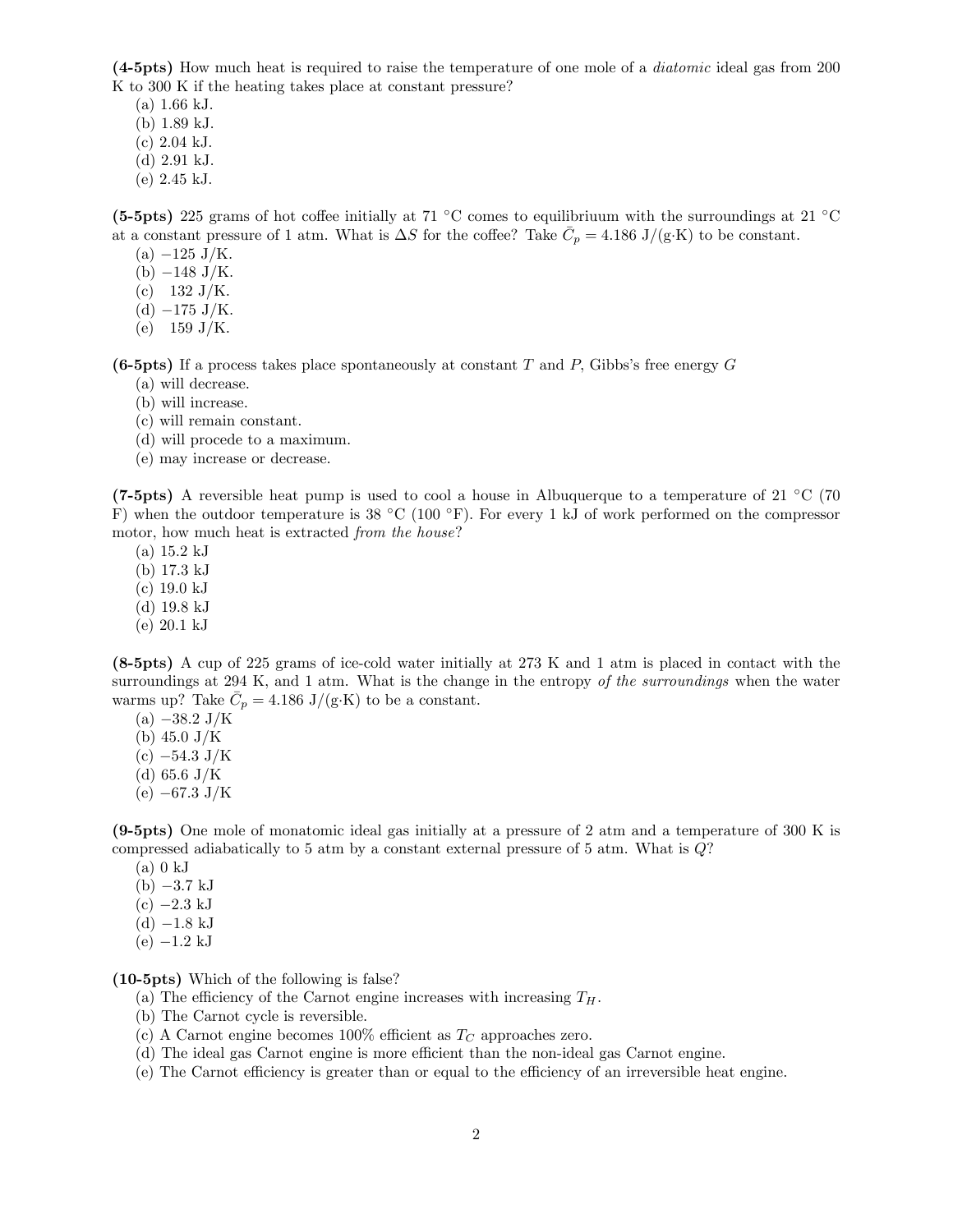(11-5pts) A Carnot cycle consists of the following processes:

- (a) two reversible isotherms and two reversible isochors.
- (b) two reversible isobars and two reversible isochors.
- (c) two reversible adiabats and two reversible isochors.
- (d) two reversible isobars and two reversible isotherms.
- (e) two reversible isotherms and two reversible adiabats.

(12-5pts) The Örst law of thermodynamics asserts that

- (a) the entropy of the system will always increase.
- (b) the energy of the universe remains constant.
- (c) an increase in entropy may always be associated with a transfer of heat.
- (d) energy increases for any spontaneous process.
- (e) the entropy of the universe will procede to a maximum.

(13-5pts) One mole of monatomic ideal gas undergoes a reversible adiabatic expansion, from an initial state of 22.4 liters and 273 K to a final state of 207 K. What is  $\Delta S$ ?

- $(a)$  0 J/K
- (b) 5 J/K
- $(c)$  6 J/K
- $(d)$  8 J/K
- $(e)$  10 J/K

(14-5pts) Who Örst patented a heat engine for powering underwater torpedoes?

- (a) Carnot
- (b) Boltzmann
- (c) Stirling
- (d) Maxwell
- (e) Joule

(15-5pts) The equation  $S = k \ln W$  is engraved on Boltzmann's tombstone in Vienna. What is k?

- (a) The stiffness constant for free space.
- (b) The gas constant divided by  $6.02 \times 10^{23}$ .

 $(c)$  The number of microscopic configurations a system may have while still being considered to be in the same macroscopic equilibrium state.

- (d) The work.
- (e) Boltzmann's first initial.

(16-5pts) What is the change in entropy for one mole of monatomic ideal gas whose volume decreases by a factor of 2 while the temperature remains the same?

- $(a) -3.4$  J/K
- (b)  $-8.6 \text{ J/K}$
- $(c) -1.9 \text{ J/K}$
- (d)  $-5.8 \text{ J/K}$
- $(e) -2.8 \text{ J/K}$

(17-5pts) In a fluid in equilibrium at a temperature  $T$ , what is the RMS velocity of an atom having mass m?

(a)  $v_{RMS} = (3kT/m)^{1/2}$ . (b)  $v_{RMS} = 2kT/m$ . (c)  $v_{RMS} = (m/2kT)^{1/3}$ . (d)  $v_{RMS} = \sqrt{2m/3kT}$ . (e)  $v_{RMS} = (3kT/2m)^{-1/2}$ . V. AA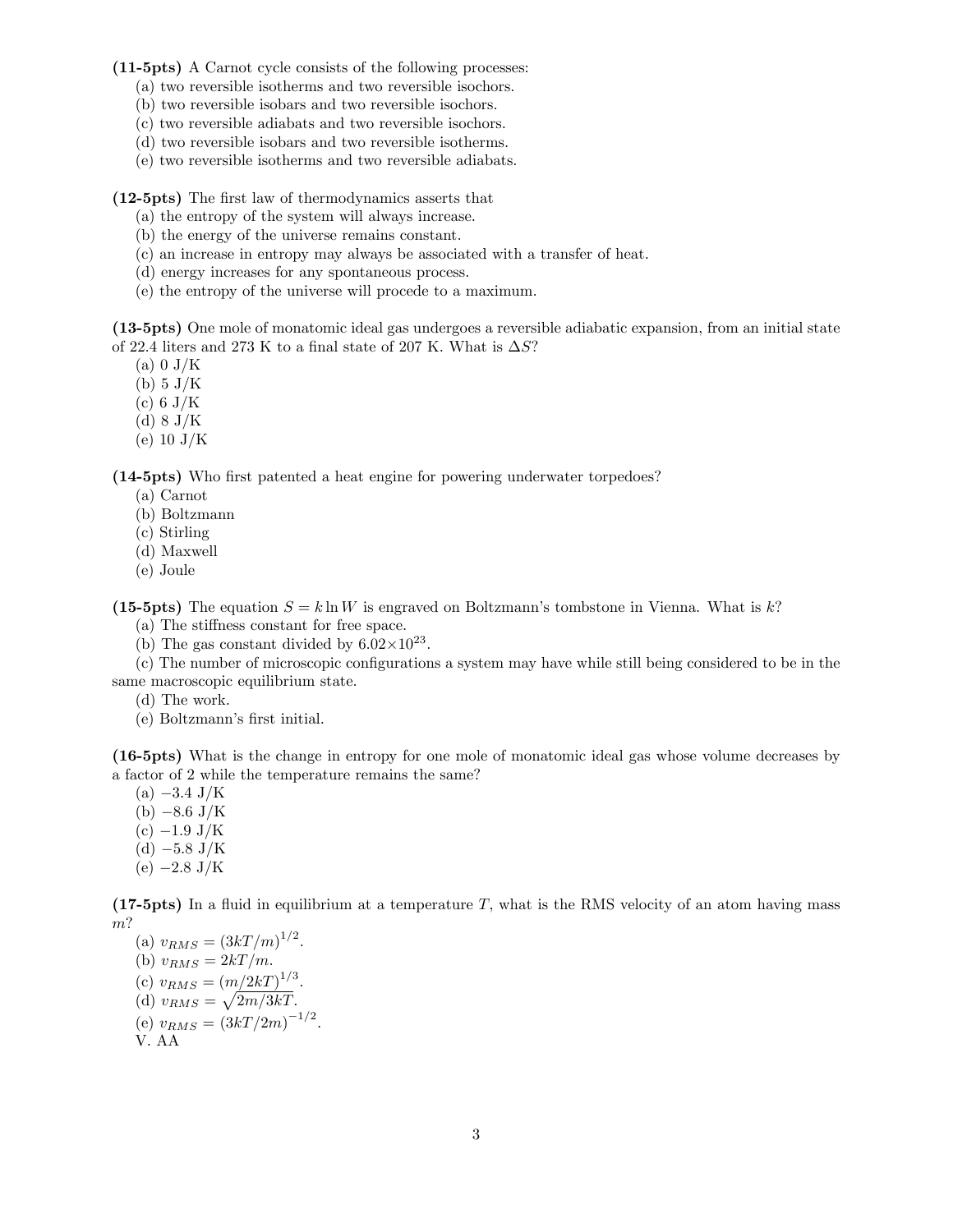Part 2 VAA (Show your work!)

## Name:\_\_\_\_\_\_\_\_\_\_\_\_\_\_\_\_\_\_\_\_\_\_\_\_\_\_\_\_

(1-10pts) One mole of ideal gas initially at 250 K and 5 atm expands adiabatically against a constant pressure of 2 atm, to 2 atm. What is the final volume? Take  $C_V = \frac{3}{2}nR$ . (Note: This process is irreversible; see problem #2 for a reversible adiabatic process.):